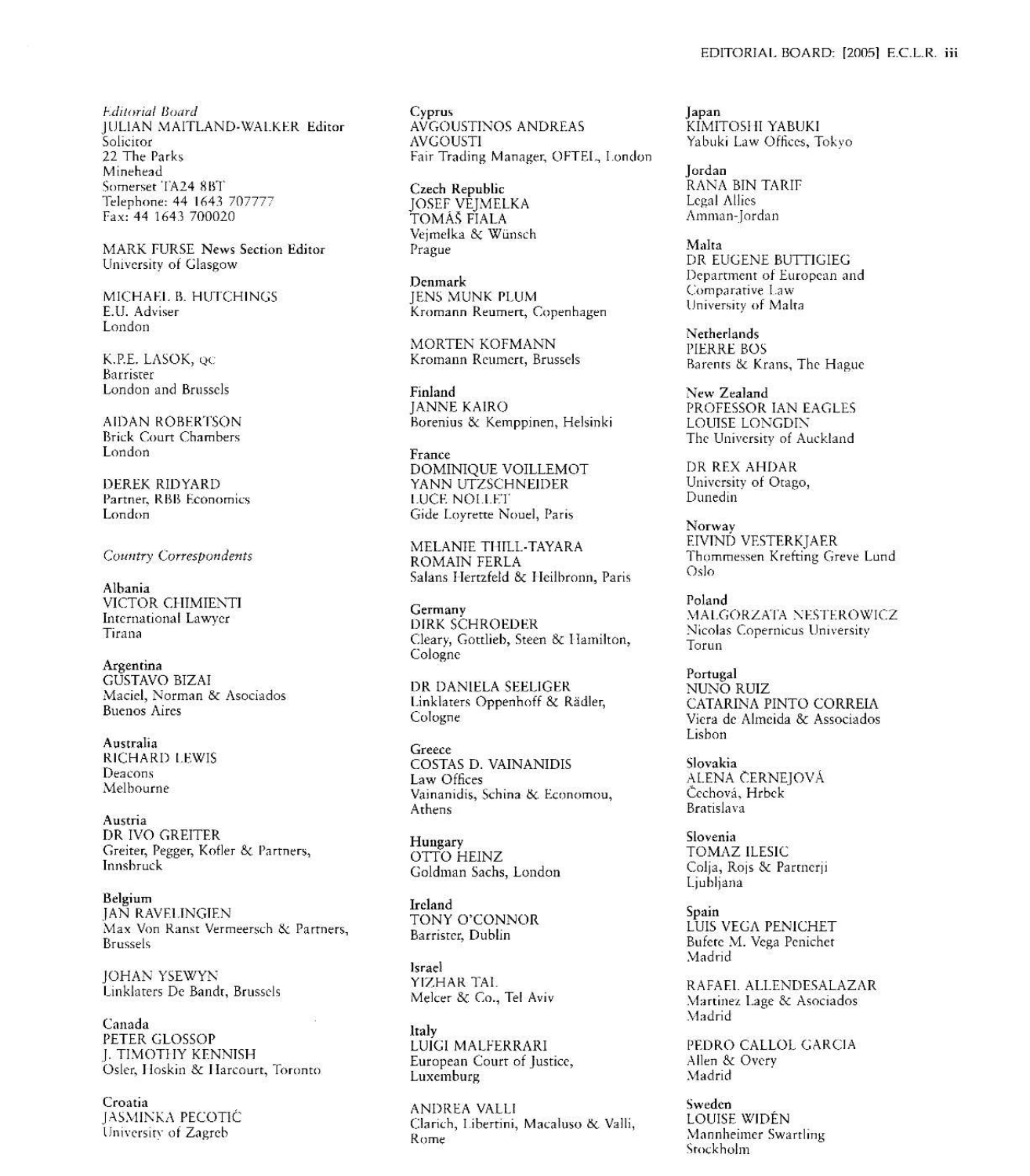airport of Brussels-Charleroi, for parties interested in entering the two routes under examination. It is striking that the Competition Council does not make a distinction between slots, for example during peak hours. The question arises whether a potential entrant would be interested in slots very late at night or early in the morning. The decision is however silent on this point, but refers to the Competition Service's investigation, opinion of competitors and of independent experts to decide that the airports in question are far from being saturated to clear the transaction for lack of barriers to entry.

In response to the uncertainty about the substitutability between Brussels airport and other airports, between direct and indirect flights and between flights and other modes of transport, that remained after the report of the Competition Service, the Competition Council made a fundamental remark about the role of a second phase investigation. Pointing to the important consequences of such an investigation for the notifying parties, the Competition Council refers to the legal test which only allows such a procedure if serious doubts regarding the admissibility of the concentration remain. Such serious doubts are, however, not present in case of impossibility to collect all answers before the end of the first phase examination. In the Competition Council's opinion, such circumstance cannot be held against the notifying parties, given that it would shift the burden of proof from the Competition Service to the parties. As a "sweetener" to the Competition Service, the Competition Council however reminds that the 45 days period for the first phase examination only starts running as from the day the notification is complete.

It remains to be seen what impact this part of the decision will have for merger control in Belgium, but it cannot be excluded that the Competition Service will adopt a stricter approach before it considers a notification to be complete, especially considering that pre-notification talks are not practised in Belgium.

An Hertogen Linklaters, Brussels

# **Czech Republic**

## **Mergers**

### **Competition Office**

Gorenje/Mora Moravia-domestic appliances-merger cleared

December 23, 2004

Czech Republic; Dominant position; Electrical equipment; Mergers

On December 23, 2004, the Competition Office cleared the operation by which a Slovenian company Gorenje will acquire, by purchase of shares, control of the whole of a Czech company Mora Moravia.

The concentration primarily involved domestic appliances (such as cooking appliances, water heaters, etc.). In making its assessment, the Competition Office considered that after the acquisition Gorenje will face competition from several large competitors, namely Electrolux, Bosh and Siemens Group and Merloni. In addition, integration of the Czech Republic into EU has removed barriers to trade and main European producers of major domestic appliances can freely market their products on a Czech market. Thirdly, the Competition Office has taken into account that the merger will bring about various types of efficiencies, e.g. in the form of new or improved products.

The Gorenje case is important, since the Competition Office has explicitly recognised that industrial policy may also play a limited role when applying the substantive test for clearance. The key criterion in examining efficiency claims is, in line with EC practice, that consumers should not be worse off as a result of the proposed merger.